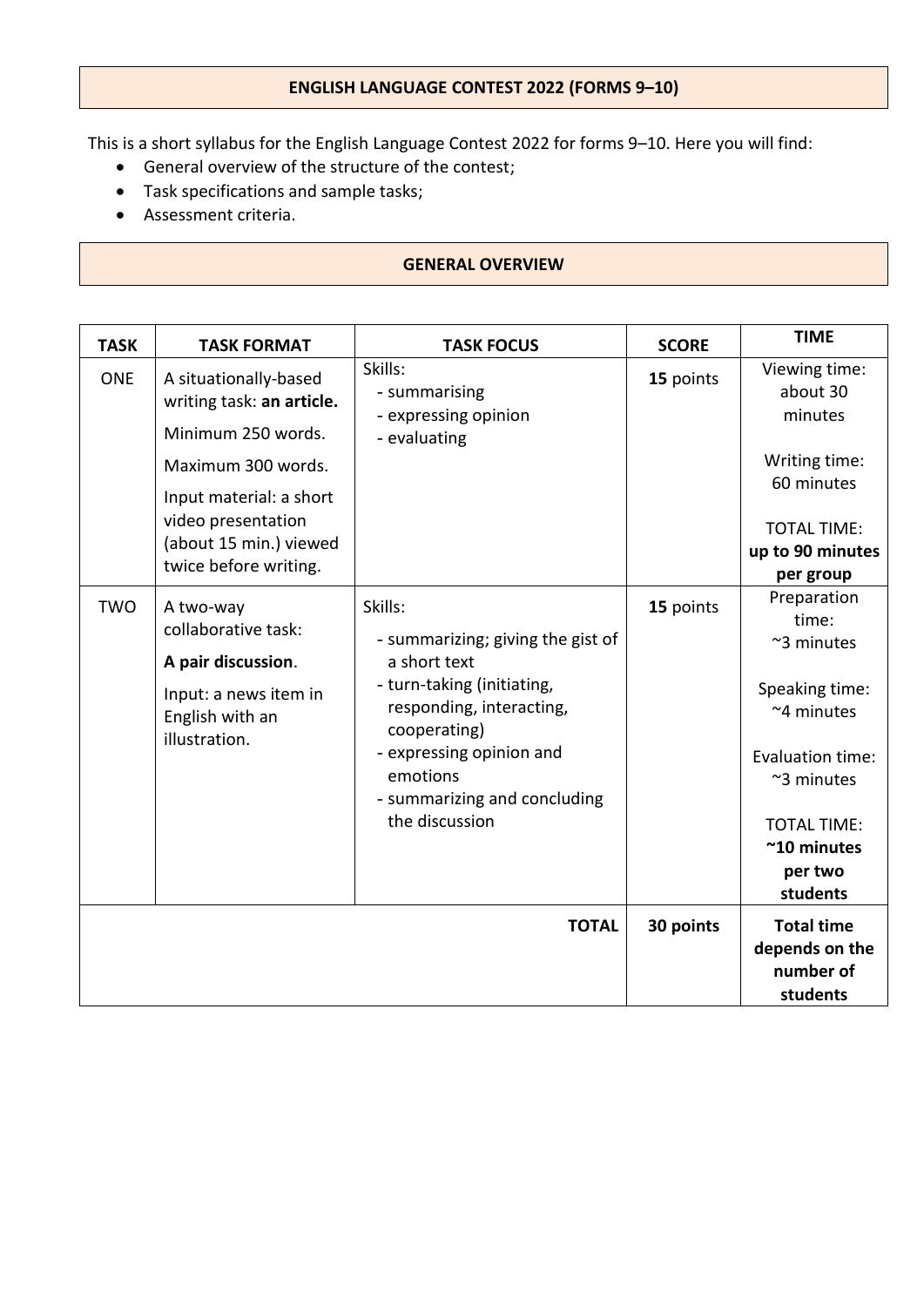# **TASK SPECIFICATIONS AND TASK SAMPLES**

|  |  | <b>TASK ONE: AN ARTICLE</b> |
|--|--|-----------------------------|
|--|--|-----------------------------|

| Skills focus:           | Summarising; expressing opinion; evaluating.                                                                                                                                                                                                                    |  |  |
|-------------------------|-----------------------------------------------------------------------------------------------------------------------------------------------------------------------------------------------------------------------------------------------------------------|--|--|
| Writing situation:      | Students are writing for an English website.                                                                                                                                                                                                                    |  |  |
| Target audience:        | Peer students and their English teachers; general public.                                                                                                                                                                                                       |  |  |
| Length of text:         | Minimum 250 words. Maximum 300 words.                                                                                                                                                                                                                           |  |  |
| Input material:         | A short video presentation (about 15 minutes).                                                                                                                                                                                                                  |  |  |
| Viewing time:           | Approximately 30 minutes. The video presentation is viewed twice.                                                                                                                                                                                               |  |  |
| Writing time:           | 60 minutes                                                                                                                                                                                                                                                      |  |  |
| Score:                  | 15 points                                                                                                                                                                                                                                                       |  |  |
| Assessment<br>criteria: | Content; organization (coherence, cohesion); language resources; accuracy;<br>appropriacy of register.                                                                                                                                                          |  |  |
| Video samples:          | The real reason why we are tired and what to do about it   Saundra Dalton-<br>1)<br>Smith 9:34 min. https://www.youtube.com/watch?v=ZGNN4EPJzGk<br>How to Get Up in the Morning   Zibby Lindholm 8:47 min.<br>2)<br>https://www.youtube.com/watch?v=D-RGg4puMOM |  |  |

### **Sample instructions for students:**

*You are going to write an article for an English website.*

*Before writing, you are going to watch a short video presentation.The video will be shown twice.* 

*You can take notes if you wish. Use this sheet for your notes.* 

*After viewing the video presentation, you will have 60 minutes to write your article.*

#### *You must follow this plan:*

- give a short summary of the content of the talk;
- *formulate the main message;*
- *respond to the message of the talk (your opinion / emotions / knowledge / experience in relation to the topic discussed);*
- *comment on the speaker's presentation skills (manner of speaking, visuals etc.).*

*Use the sheets provided for your draft and your final version.* 

*Write at least 250 words, but no more than 300 words.*

*Give a title to your article.*

YOUR NOTES (a separate sheet provided)

YOUR DRAFT (a separate sheet provided)

YOUR FINAL VERSION (a separate sheet provided)

**TITLE:**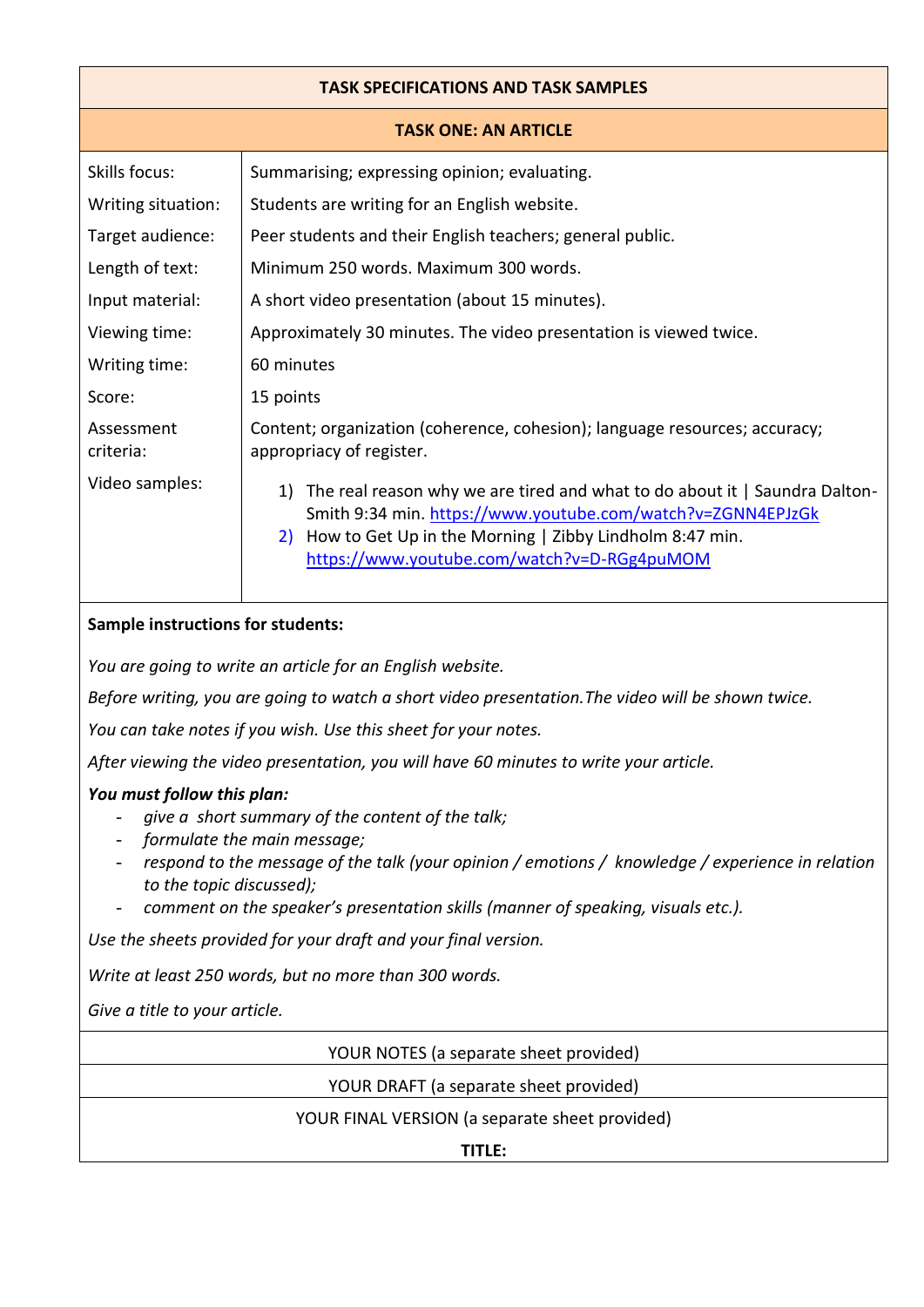| <b>TASK TWO: PAIR DISCUSSION</b> |                                                                 |  |  |
|----------------------------------|-----------------------------------------------------------------|--|--|
| Skills focus:                    | Summarising the news item; giving the gist of the text;         |  |  |
|                                  | Turn-taking (initiating, responding, interacting, cooperating); |  |  |
|                                  | Expressing and justifying opinion;                              |  |  |
|                                  | Summarising and concluding the discussion.                      |  |  |
| Input material:                  | A news item with a picture.                                     |  |  |
| Topics:                          | Current news.                                                   |  |  |
| Output expected:                 | Personal response to the issue and discussion with a partner.   |  |  |

## **Sample instructions for students:**

*You are going to read a news item. You have to respond to the news and discuss it with a partner. Your partner has also read the same news item.* 

*You have 2 minutes to read the text and prepare for the discussion.*

*The discussion should take up to 3 minutes.*

*You are expected to:*

- *give a short summary of the text (Student A);*
- *exchange opinions with the partner about the news;*
- *comment on the events / people described in the text;*
- *relate the news item to your own experience or knowledge;*
- *summarise and conclude your discussion (Student B).*

*Note: if you start the discussion, your partner will have to complete the discussion and vice versa.*



#### **Masks rules get tighter in Europe in winter's COVID-19 wave**

To mask or not to mask is a question Italy settled early in the COVID-19 outbreak with a "yes." Now it hopes that stricter mask rules will help it beat the latest infection surge. With Italy's hospitals rapidly filling with mostly unvaccinated patients, the government announced that masks must be worn on public transport, including planes, trains, ferries and subways. Masks also must be worn at theaters, cinemas and sports events, indoors or out.

Other countries are taking similar action as the more transmissible omicron variant spreads through the continent.

Spain reinstated its outdoor mask rule on Christmas Eve. After the 14-day contagion rate soared to 2,722 new infections per 100,000 people by the end of last week — from 40 per 100,000 in mid-October — Prime Minister Pedro Sanchez was asked whether the outdoor mask mandate was helping. "Of course, it is. It's not me saying it. It's science itself saying it because it's a virus that is contracted when one exhales,'' Sanchez said.

Portugal brought masks back at the end of November, after having dropped the requirement when it hit its goal of vaccinating 86% of the population. Greece has also restored its outdoor mask mandate, while requiring a mask on public transport and in indoor public spaces.

The Dutch government recommended a mask mandate for people over 13 in busy public indoor areas such as restaurants, museums and theaters, and for spectators at indoor sports events. In France, the outdoor mask mandate was partially re-instated in December. The age for children to start wearing masks in public places was lowered to 6 from 11.

Austrian Chancellor Karl Nehammer announced that people must wear masks outdoors if they can't keep at least two meters (6.5 feet) apart.

https://www.msn.com/en-xl/europe/top-stories/masks-rules-get-tighter-in-europe-in-winters-covid-19-wave/ar-AASLgSi#image=8

#### **Instructions for assessors:**

Student A and Student B have the same news item.

Student A starts the discussion by stating the topic / issue / main idea.

Student B completes the discussion by summarising it and drawing conclusions.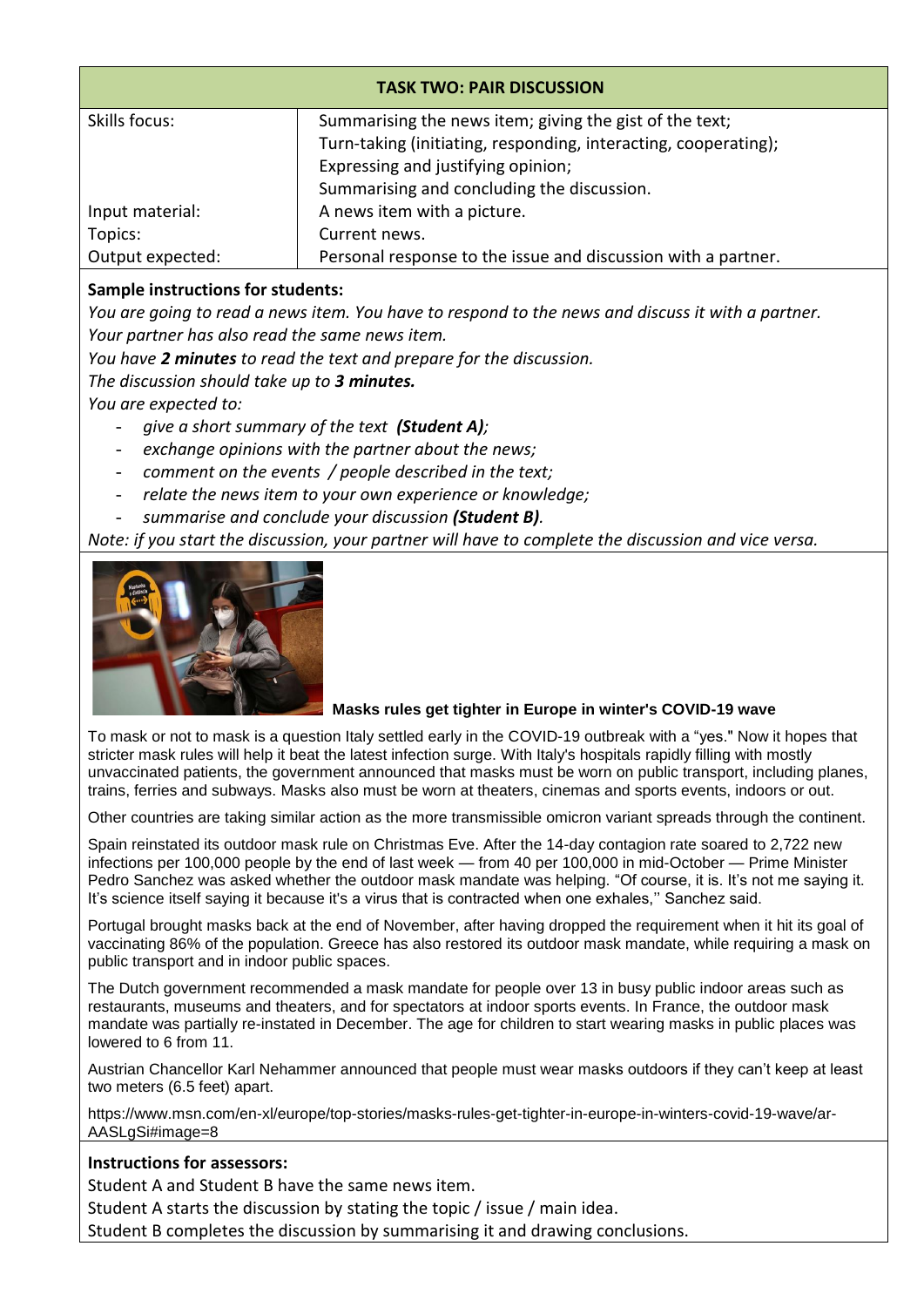# **ASSESSMENT CRITERIA AND NOTES FOR ASSESSORS**

| <b>ARTICLE ASSESSMENT SCALE</b> |                         |                                                                                     |  |  |
|---------------------------------|-------------------------|-------------------------------------------------------------------------------------|--|--|
| <b>CRITERIA</b>                 | <b>SCORE</b>            | <b>DESCRIPTORS</b>                                                                  |  |  |
| Content                         | 3                       | All content points covered. Thorough and extensive coverage.                        |  |  |
|                                 | $\overline{2}$          | Major content points covered. Adequate and sufficient coverage.                     |  |  |
|                                 | $\mathbf{1}$            | Too few content points covered. Insufficient coverage. Some irrelevant<br>material. |  |  |
| Organisation<br>(coherence      | $\mathbf{3}$            | Effective organisation; excellent coherence and cohesion; proper layout.            |  |  |
| and<br>cohesion;                | $\overline{2}$          | Adequate organization; good coherence and cohesion; problems with layout.           |  |  |
| layout)                         | 1                       | Lack of organization; some coherence and cohesion; problems with layout.            |  |  |
| Language<br>resources           | 4                       | Wide range of vocabulary and structure.                                             |  |  |
| (range of<br>vocabulary         | 3                       | Good range of vocabulary and structure.                                             |  |  |
| and<br>structure)               | $\overline{2}$          | Adequate range of vocabulary and structure.                                         |  |  |
|                                 | $\mathbf{1}$            | Limited range of vocabulary and structure.                                          |  |  |
| <b>Accuracy</b><br>(vocabulary, | 3                       | No errors / minimal errors.                                                         |  |  |
| grammar,<br>spelling,           | $\overline{2}$          | A number of errors, but they do not obscure communication.                          |  |  |
| punctuation)                    | $\mathbf{1}$            | Frequent errors, some of which may obscure communication.                           |  |  |
| Appropriacy<br>of register      | $\overline{\mathbf{2}}$ | Consistent use of neutral / semi-formal register.                                   |  |  |
|                                 | $\mathbf{1}$            | Inconsistent use of neutral / semi-formal register.                                 |  |  |
| <b>Total</b>                    | 15                      |                                                                                     |  |  |

### **NOTES**

- **Length** between 250 300 words. If the text is shorter or longer, the final score is adjusted as agreed by the evaluation committee.
- **Spelling**  British and American varieties are acceptable.
- **Contractions** are acceptable.